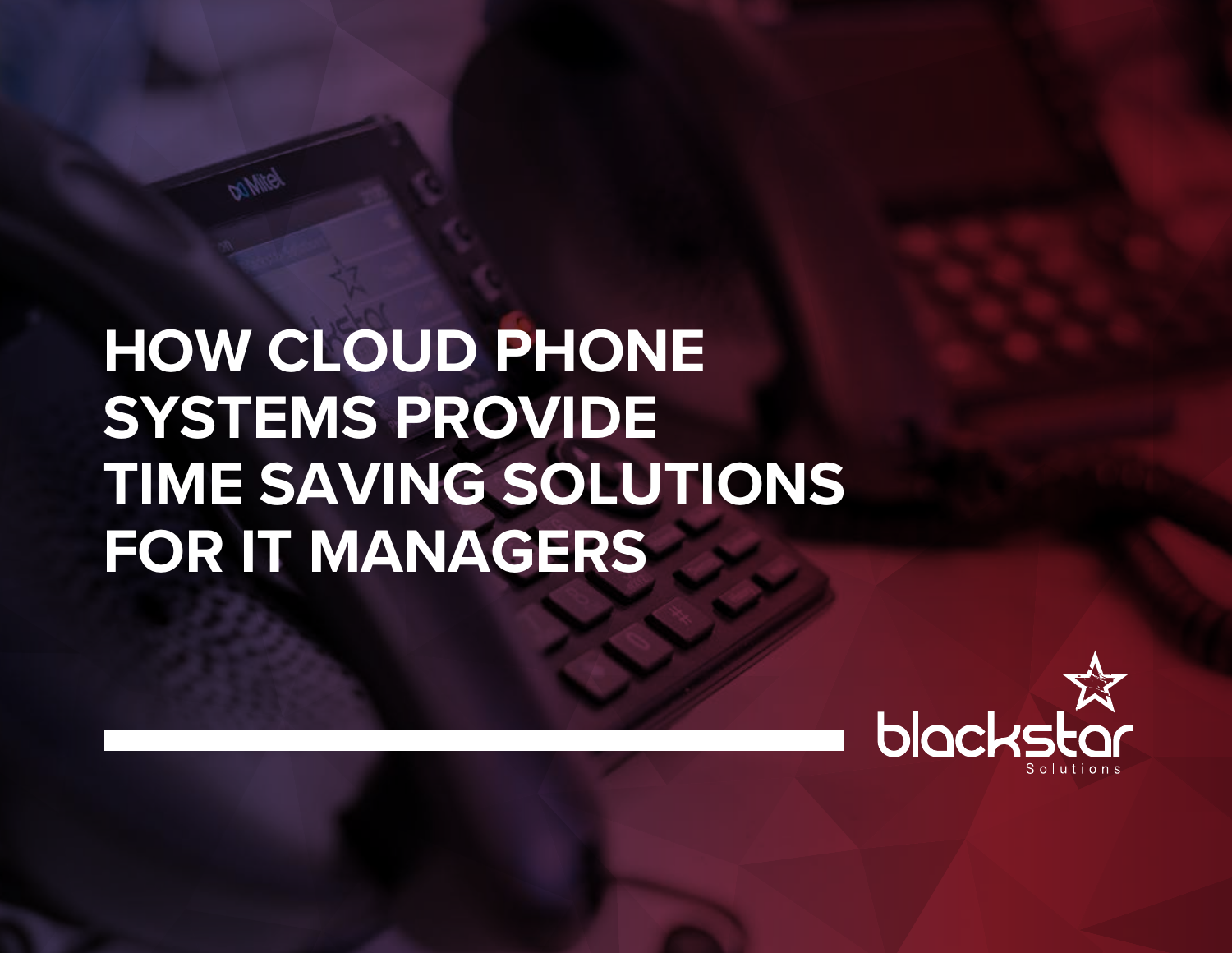# **Time – or more precisely, the lack of it – is the biggest daily headache for most IT managers.**

Often working with limited resources and a small team, they still have to shoulder an immense set of responsibilities. In addition to new growth initiatives, there are multiple systems to maintain and often multiple locations to support.

If you're an overworked and understaffed IT manager, wouldn't it be nice to stop worrying about at least one of these systems? If you're thinking "yes," then consider moving your business phone system to the cloud.

Many small- to mid-sized business don't have the luxury of keeping a telecommunications expert on staff. Bydeploying a cloud phone system, you can transfer many of the responsibilities for support and maintenance to the vendor who can serve as that telecom expert for you. At the same time, you can standardize communications across your entire organization and simplify telecom management.



**EBOOK** I HOW CLOUD PHONE SYSTEMS PROVIDE TIME SAVING SOLUTIONS FOR IT MANAGERS **And Sound (1)** (f) (in)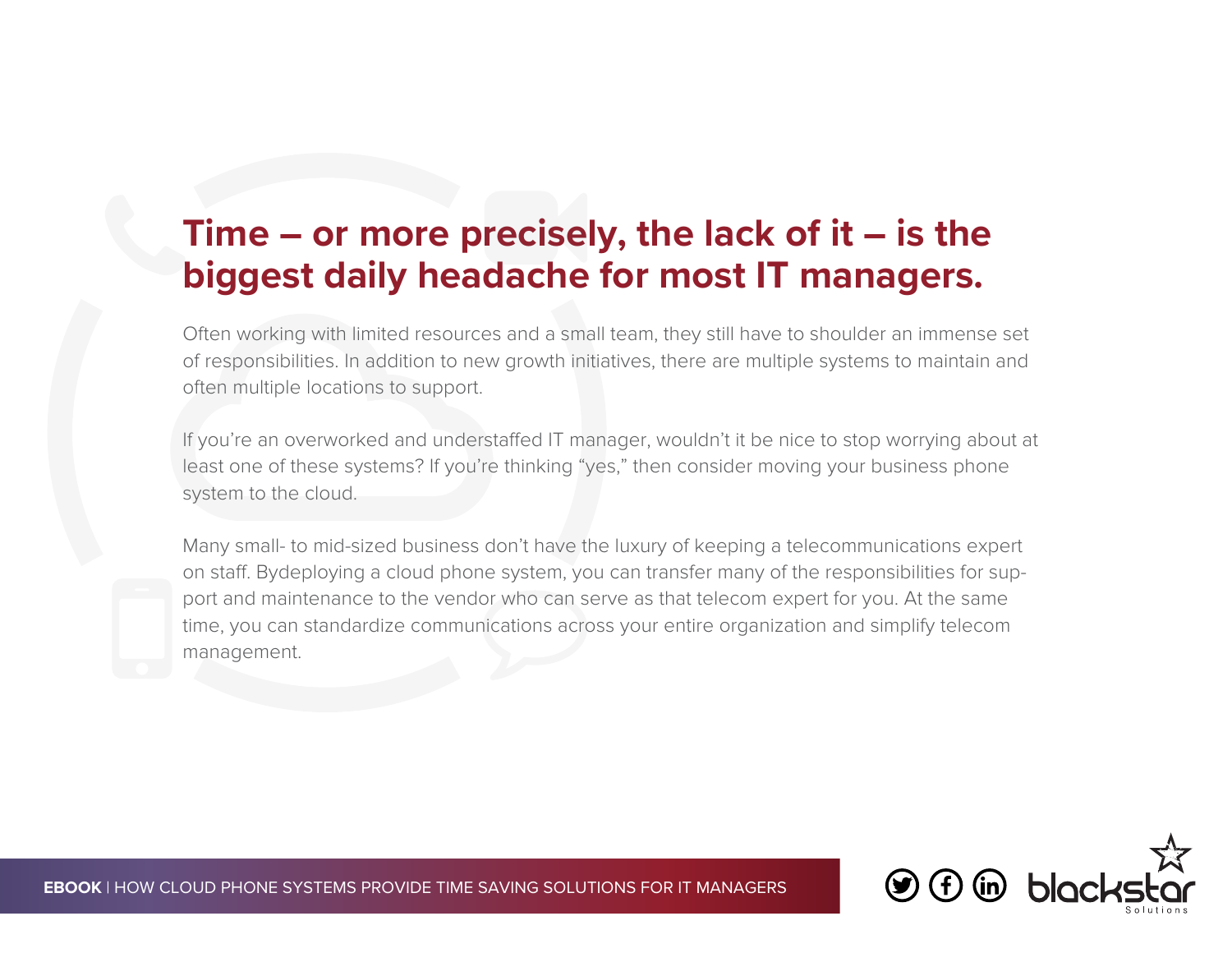**Moving to a cloud phone system can go a long way toward alleviating your workload and give you more time to focus on higher level business initiatives. Here's how:**



#### **Reduce the Need to Manage Multiple Vendors**

Managing multiple vendors can not only impact your daily productivity, but do some serious damage to your company's bottom line as well. Outdated systems that are patch-worked together typically cannot deliver a consistent user experience with the same features and functionality, regardless of location or device. Trouble-shooting problems is more time-consuming and, because the systems may not be integrated, you're not getting a consolidated view of your operations.



**EBOOK** | HOW CLOUD PHONE SYSTEMS PROVIDE TIME SAVING SOLUTIONS FOR IT MANAGERS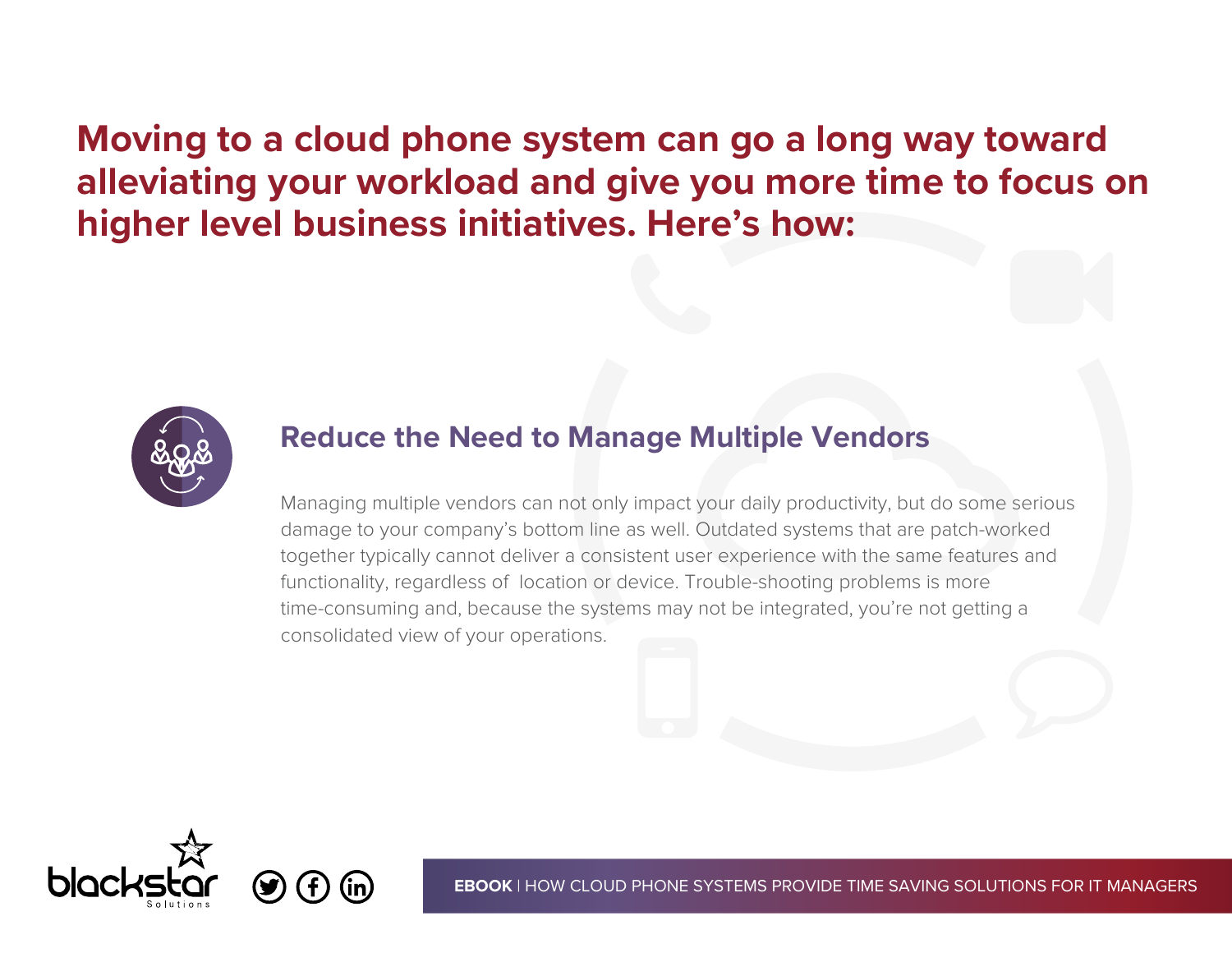

# **Lower the Total Cost of Operations**

Managing to budget is a core responsibility and a cloud phone system can help you consistently meet your targets. By working with just one vendor instead of many, you'll lower the total cost of operations by reducing the complexity of day-to-day management and time spent trouble-shooting.

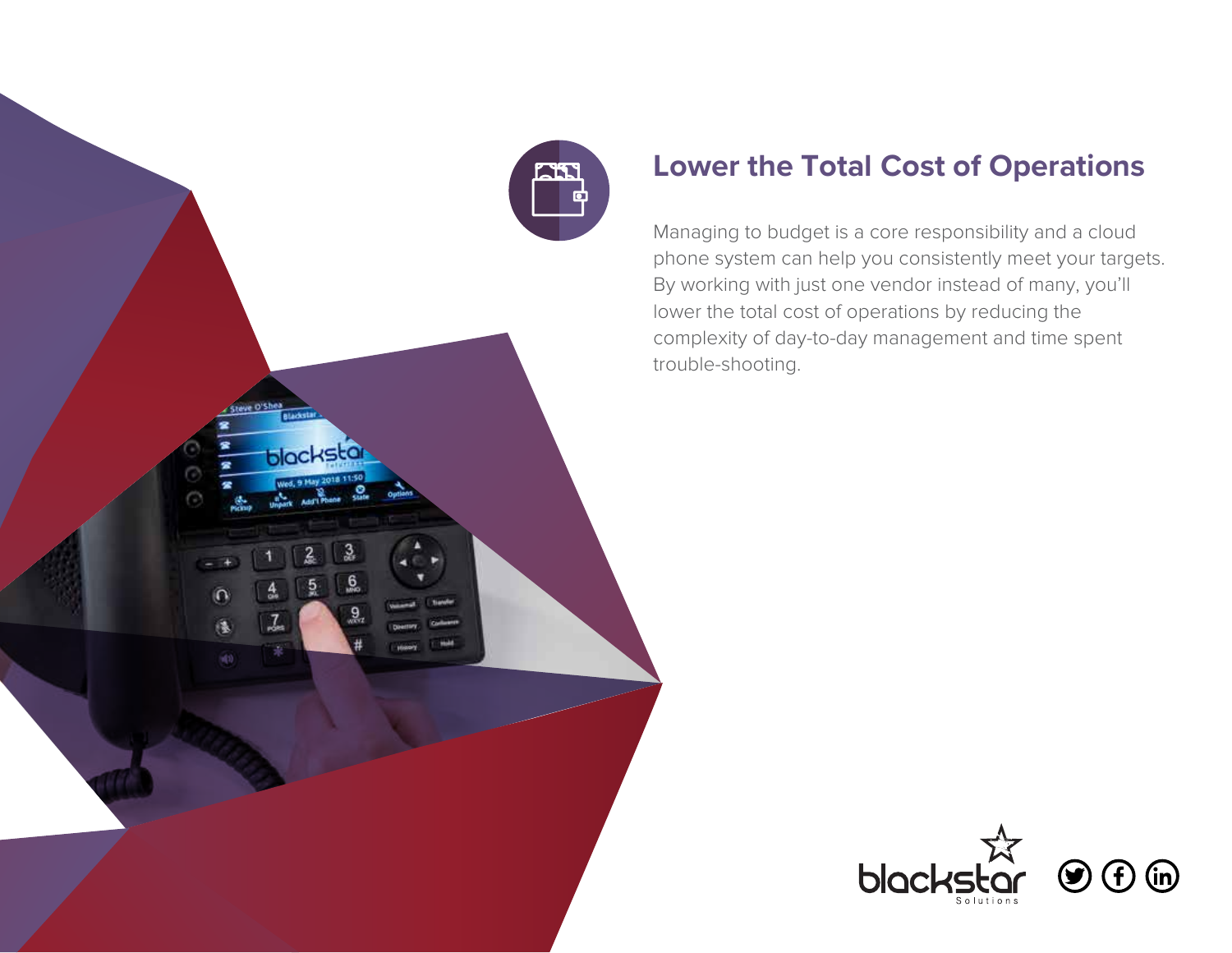

### **Future-Proof the Business with the Latest Technology**

One challenge with traditional phone systems is that the technology ages quickly. With a cloud system, you can always take advantage of the latest features and applications. Plus, there are increased opportunities for customization and integration with other business applications. And lastly, employees can leverage new capabilities as they need them, without ever involving your IT team. It's a great way to future-proof your business.



**EBOOK** | HOW CLOUD PHONE SYSTEMS PROVIDE TIME SAVING SOLUTIONS FOR IT MANAGERS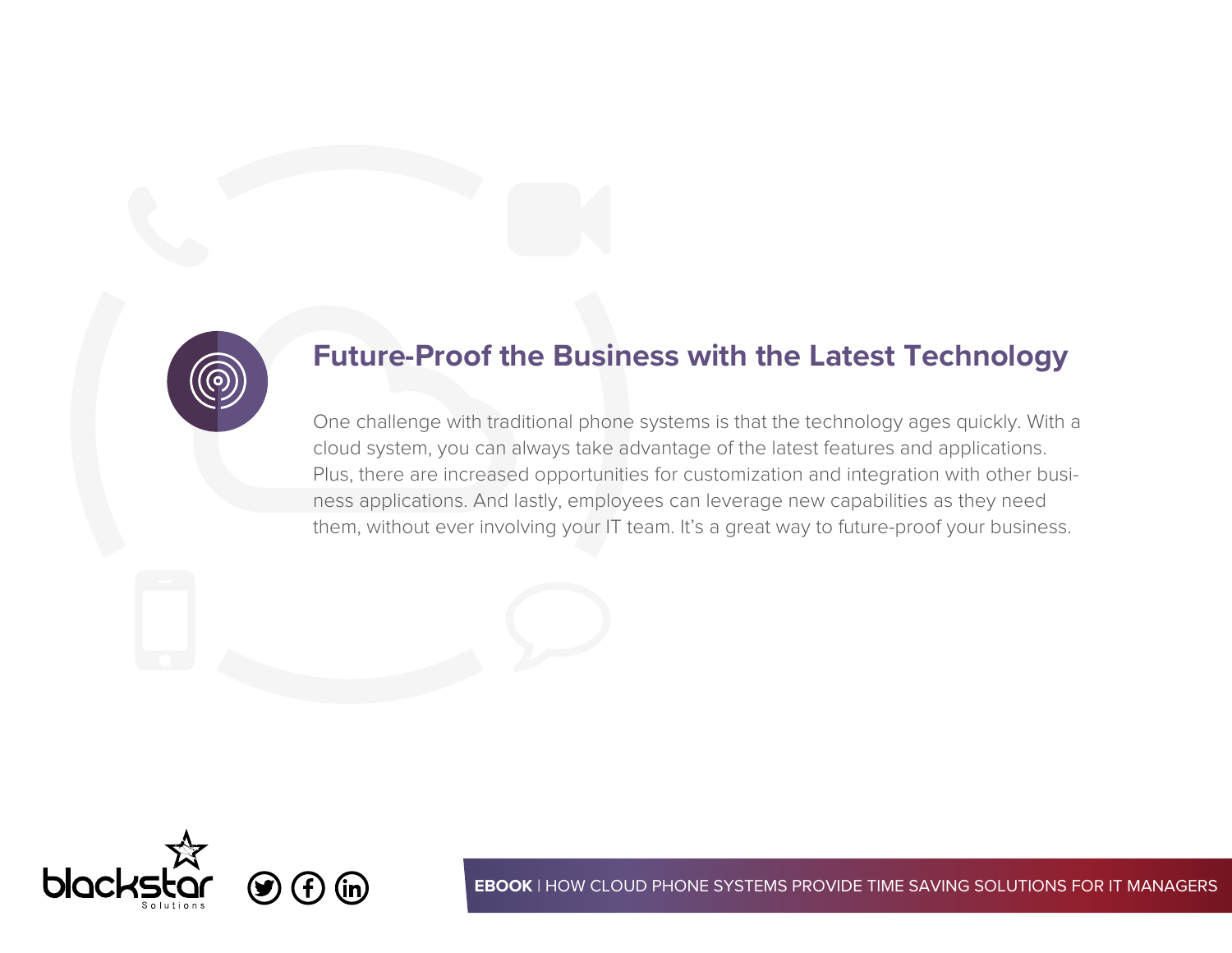

## **Save Time...and Headaches**

By reducing complexity, a cloud phone system will save you time and allow you to focus on mission critical tasks that drive productivity. With easier implementations and uniform deployments, your IT team can spend less time training users and more time working on high-value projects that move your business forward. You might still have headaches, but they won't be caused by your phone system.

**eBook:**

**EBOOK** | HOW CLOUD PHONE SYSTEMS PROVIDE TIME SAVING SOLUTIONS FOR IT MANAGERS